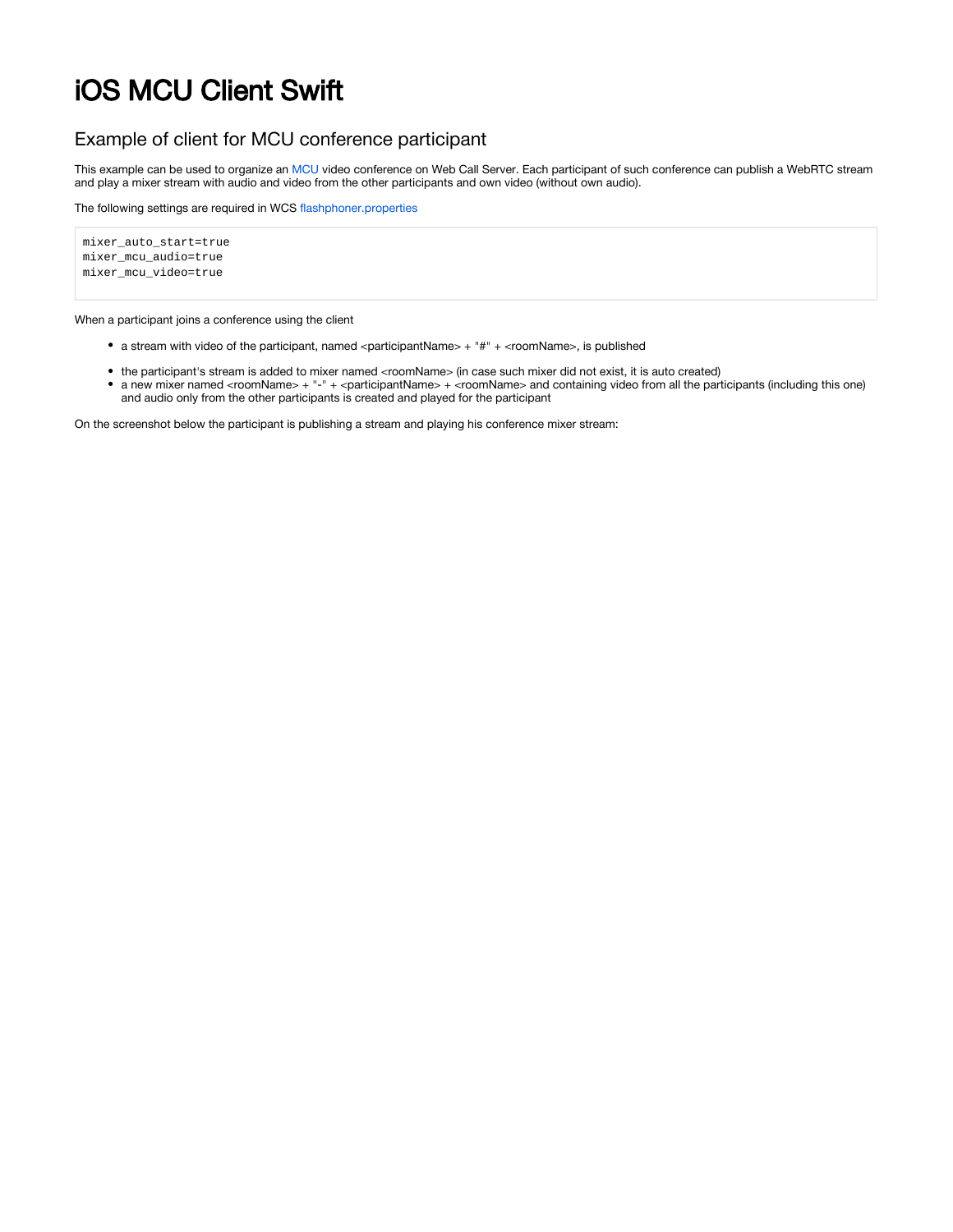| N              |                                  |
|----------------|----------------------------------|
| Server         | wss://demo.flashphoner.com:8443/ |
| Login          | ios                              |
| Room           | room1                            |
| Audio          |                                  |
| Video          |                                  |
| UDP/TCP        |                                  |
| <b>PLAYING</b> |                                  |
|                | LEAVE                            |

# Analyzing example code

To analyze the code take MCUClientSwift class which is available on[GitHub.](https://github.com/flashphoner/wcs-ios-sdk-samples/blob/fc92ceeff97fca9e9f98c55087835c202bb0df88/Swift/MCUClient)

Man application view class: MCUViewController (implementation file[MCUViewController.swift\)](https://github.com/flashphoner/wcs-ios-sdk-samples/blob/fc92ceeff97fca9e9f98c55087835c202bb0df88/Swift/MCUClient/MCUViewController.swift).

1. API import[code](https://github.com/flashphoner/wcs-ios-sdk-samples/blob/fc92ceeff97fca9e9f98c55087835c202bb0df88/Swift/MCUClient/MCUViewController.swift#L2)

import FPWCSApi2Swift

2. Session creation and connecting to the server

WCSSession,WCSSession.connect [code](https://github.com/flashphoner/wcs-ios-sdk-samples/blob/fc92ceeff97fca9e9f98c55087835c202bb0df88/Swift/MCUClient/MCUViewController.swift#L122)

The following session parameters are set:

- WCS server URL
- server application name defaultApp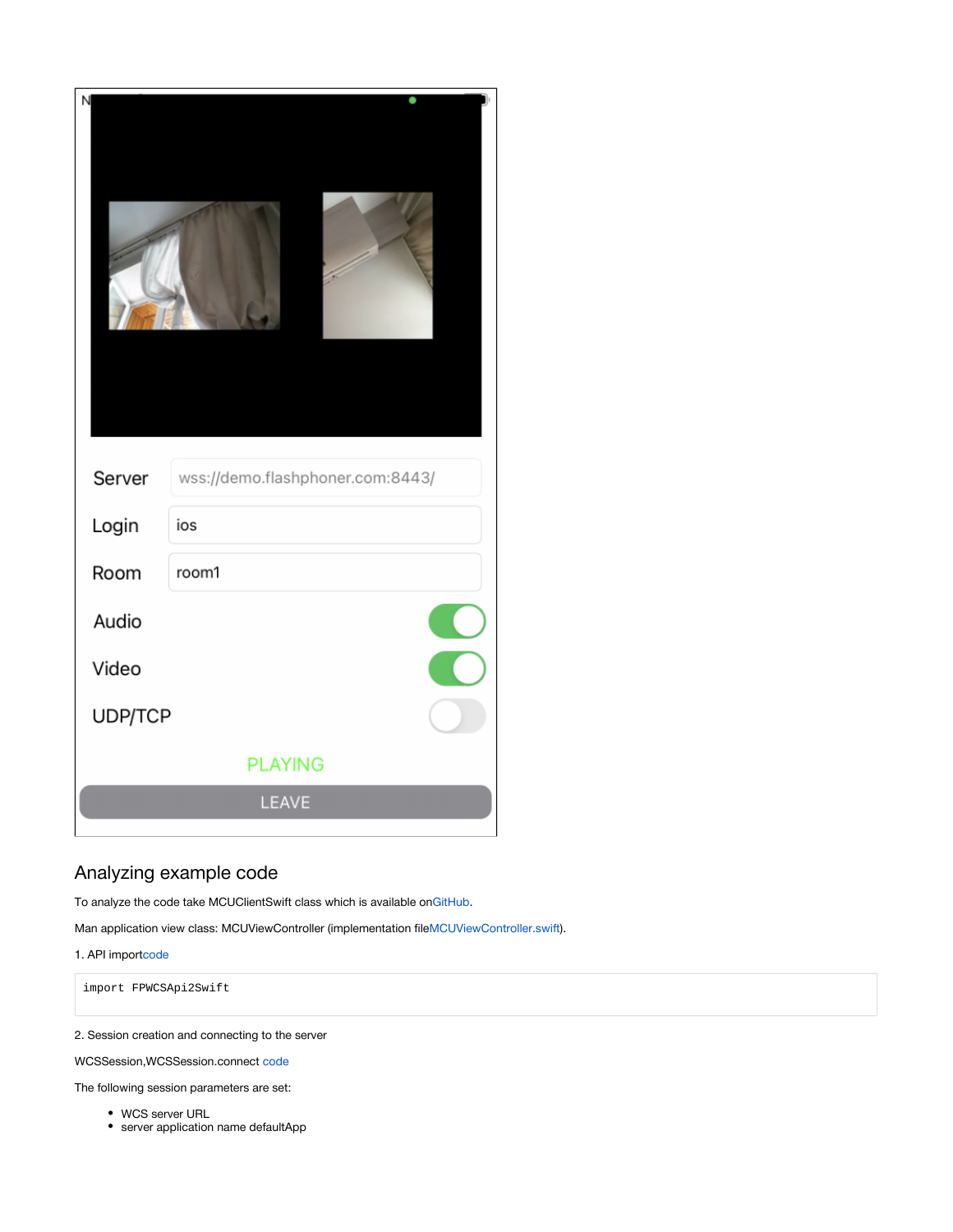```
 @IBAction func joinPressed(_ sender: Any) {
        self.changeViewState(joinButton, false)
        if (joinButton.title(for: .normal) == "JOIN") {
            if (session == nil) {
                let options = FPWCSApi2SessionOptions()
                options.urlServer = serverField.text
                options.appKey = "defaultApp"
                do {
                    try session = WCSSession(options)
                } catch {
                    print(error)
 }
            }
 ...
            self.changeViewState(serverField, false)
            session?.connect()
        } else {
            leave()
        }
    }
```
# 3. Participant stream publishing

#### WCSSession.createStream, WCSStream.publish [code](https://github.com/flashphoner/wcs-ios-sdk-samples/blob/fc92ceeff97fca9e9f98c55087835c202bb0df88/Swift/MCUClient/MCUViewController.swift#L173)

The following parameters are passed to createStream method:

- stream name to publish
- local view to display
- WebRTC transport type
- audio and video publishing constraints

```
 func publish() {
         ...
        let constraints = FPWCSApi2MediaConstraints()
        if (audioSwitch.isOn) {
             constraints.audio = FPWCSApi2AudioConstraints()
 }
        if (videoSwitch.isOn) {
             constraints.video = FPWCSApi2VideoConstraints()
 }
        let options = FPWCSApi2StreamOptions()
        options.name = loginField.text! + "#" + roomField.text!
       options.transport = transportSwitch.isOn ? kFPWCSTransport.fpwcsTransportTCP : kFPWCSTransport.
fpwcsTransportUDP
        options.constraints = constraints
        options.display = localDisplay.videoView
        do {
             publishStream = try session!.createStream(options)
         } catch {
             print(error);
         }
         ... 
        do {
            try publishStream?.publish()
        } catch {
             print(error);
         }
    }
```
#### 4. MCU mixer stream playback

WCSSession.createStream, WCSStream.play [code](https://github.com/flashphoner/wcs-ios-sdk-samples/blob/fc92ceeff97fca9e9f98c55087835c202bb0df88/Swift/MCUClient/MCUViewController.swift#L220)

The following parameters are passed to createStream method:

- stream name to play
- remote view to display
- WebRTC transport type